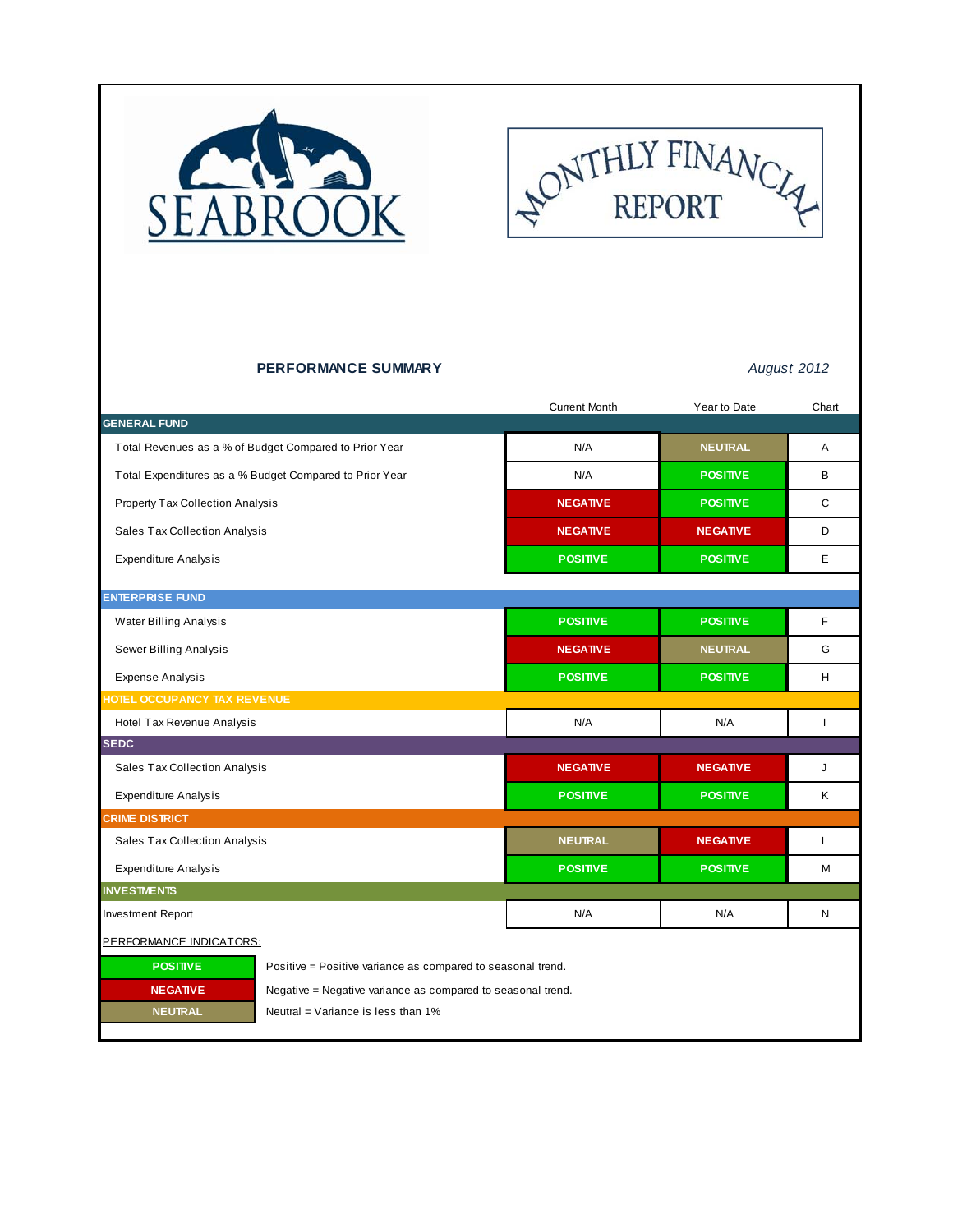## **GENERAL FUND**



 $\sum_{n=1}^{\infty}$ 

 $\mathbb{A}% _{0}\left[ \left[ \left[ T_{0},T_{1}\right] ,T_{1}\right] \right] =\mathbb{Z}^{3}\times \mathbb{Z}^{3}$ 

M

《

**CHART A**

#### **TOTAL REVENUE THROUGH AUGUST 31, 2012**

|                                |               |                    |             | Prior YTD |
|--------------------------------|---------------|--------------------|-------------|-----------|
|                                |               |                    |             | %<br>- of |
|                                |               |                    | % of Budget | Total     |
|                                | <b>Budget</b> | <b>YTD Revenue</b> | Collected   | Collected |
| Ad Valorem Taxes               | 3,980,689     | 4,012,892          | 100.81%     | 99.64%    |
| Penalities & Interest          | 55,000        | 45,778             | 83.23%      | 93.93%    |
| Sales Tax                      | 1,445,161     | 1,242,968          | 86.01%      | 91.52%    |
| Franchise Tax                  | 710,000       | 640,410            | 90.20%      | 95.25%    |
| Other Tax                      | 74,000        | 102,684            | 138.76%     | 74.45%    |
| License & Permits              | 200,000       | 194,600            | 97.30%      | 91.70%    |
| <b>Charges for Services</b>    | 54,500        | 56,262             | 103.23%     | 92.80%    |
| <b>DOT Fines</b>               | 110,000       | 83,754             | 76.14%      | 93.69%    |
| Other Municipal Court Fees     | 608,000       | 526,069            | 86.52%      | 89.95%    |
| Interest Income                | 3,052         | 3,177              | 104.09%     | 93.85%    |
| Intergovernmental              | 363,069       | 325,168            | 89.56%      | 88.48%    |
| Other Revenue                  | 47,000        | 45,780             | 97.40%      | 92.78%    |
| Transfers from Enterprise Fund | 1,628,547     | 1,492,835          | 91.67%      | 98.54%    |
| Payment for Services-EDC       | 125.000       | 114.584            | 91.67%      | 100.00%   |
| <b>Total Revenues</b>          | 9,404,018     | 8,886,962          | 94.50%      | 94.42%    |

|                                            |                              | <b>CHART B</b> |              |             |           |
|--------------------------------------------|------------------------------|----------------|--------------|-------------|-----------|
| TOTAL EXPENDITURES THROUGH AUGUST 31, 2012 |                              |                |              |             |           |
|                                            |                              |                |              |             |           |
|                                            |                              |                |              |             |           |
|                                            |                              |                |              |             |           |
|                                            |                              |                |              |             | Prior YTD |
|                                            |                              |                |              |             | % of      |
|                                            |                              |                | <b>YTD</b>   | % of Budget | Total     |
|                                            |                              | <b>Budget</b>  | Expenditures | Expended    | Expended  |
|                                            | Personnel                    | 6,256,116      | 5,531,173    | 88.41%      | 90.14%    |
|                                            | Supplies                     | 334,575        | 307,510      | 91.91%      | 89.25%    |
|                                            | Services                     | 2,588,599      | 2,077,564    | 80.26%      | 90.15%    |
|                                            | Capital                      | 210,895        | 17,720       | 8.40%       | 67.96%    |
|                                            | Oper Transfer to Other Funds | $\Omega$       | 300.000      | 0.00%       | 0.00%     |
|                                            | <b>Total Expenditures</b>    | 9,390,185      | 8,233,968    | 87.69%      | 88.47%    |
|                                            |                              |                |              |             |           |
|                                            |                              |                |              |             |           |
|                                            |                              |                |              |             |           |
|                                            |                              |                |              |             |           |
|                                            |                              |                |              |             |           |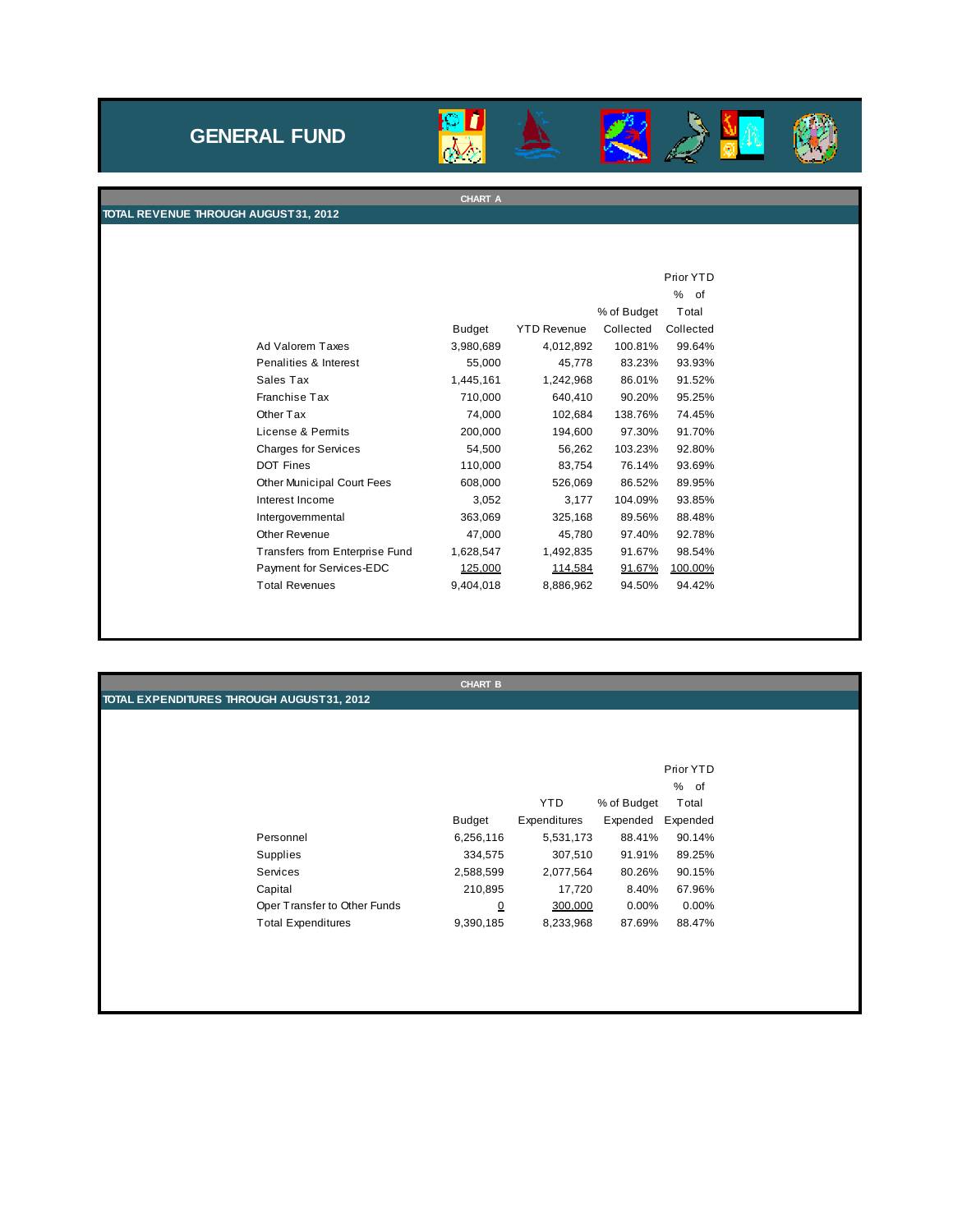

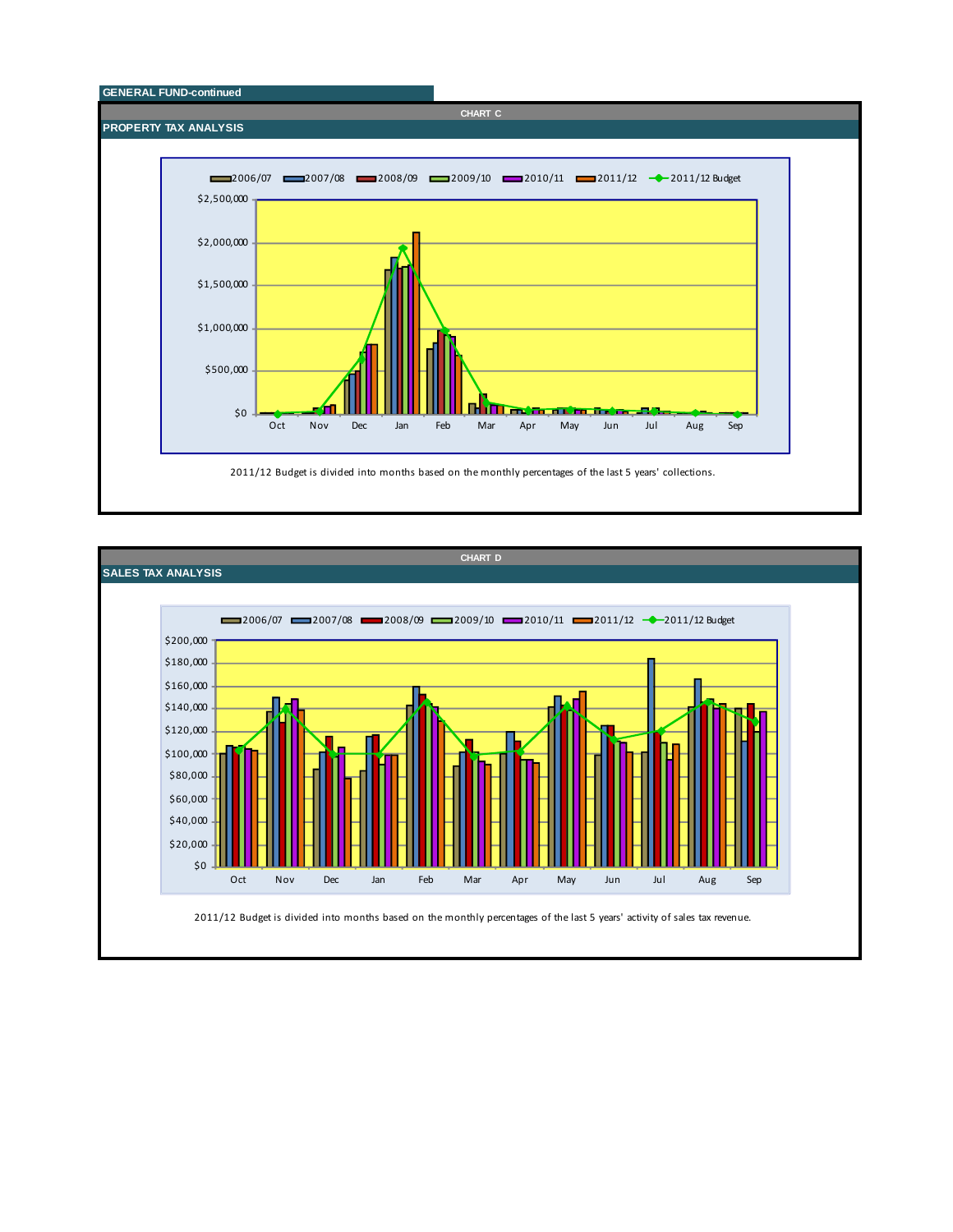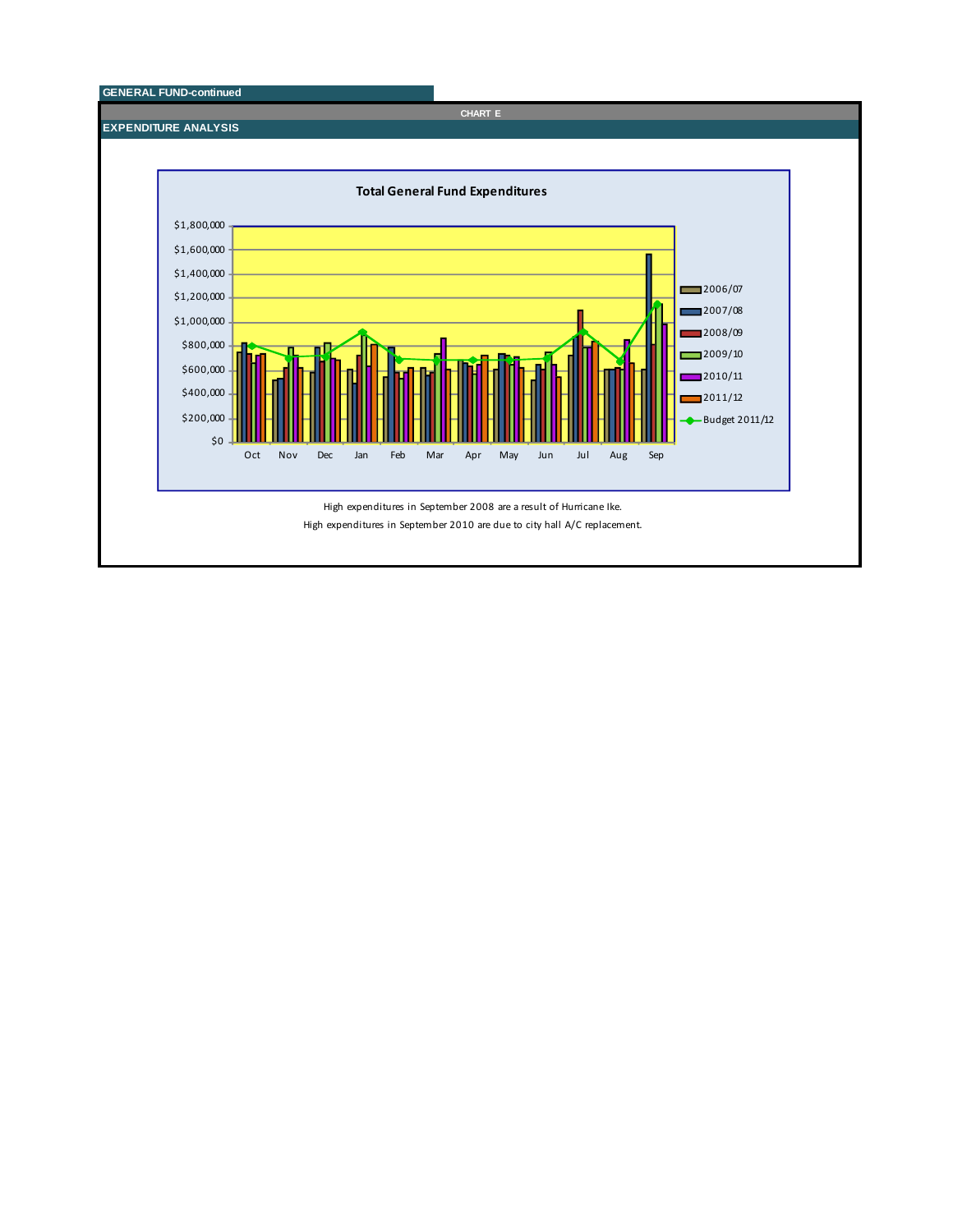## **ENTERPRISE FUND**



**CHART F**





#### **WATER BILLING ANALYSIS**

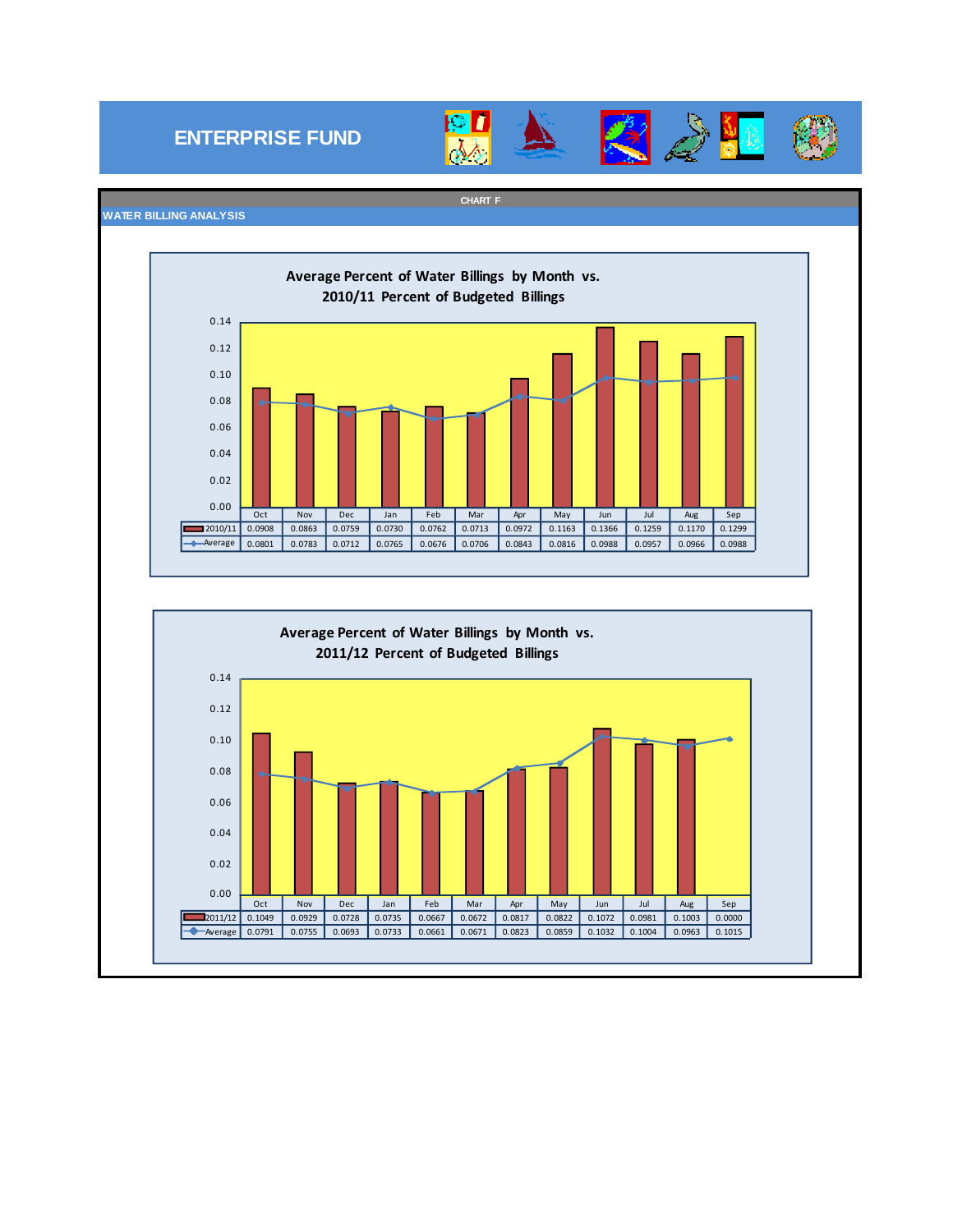#### **ENTERPRISE FUND-continued**

**WASTEWATER BILLING ANALYSIS**

Oct Nov Dec Jan Feb Mar Apr May Jun Jul Aug Sep 2010/11 0.0881 0.0874 0.0814 0.0800 0.0824 0.0788 0.0954 0.1020 0.1080 0.1036 0.0996 0.1019 Average 0.0775 0.0752 0.0724 0.0743 0.0721 0.0818 0.0849 0.0857 0.0954 0.0922 0.0927 0.0956 0.00 0.02 0.04 0.06 0.08 0.10 0.12 **Average Percent of Wastewater Billings by Month vs. 2010/11 Percent of Budgeted Billings**



**CHART G**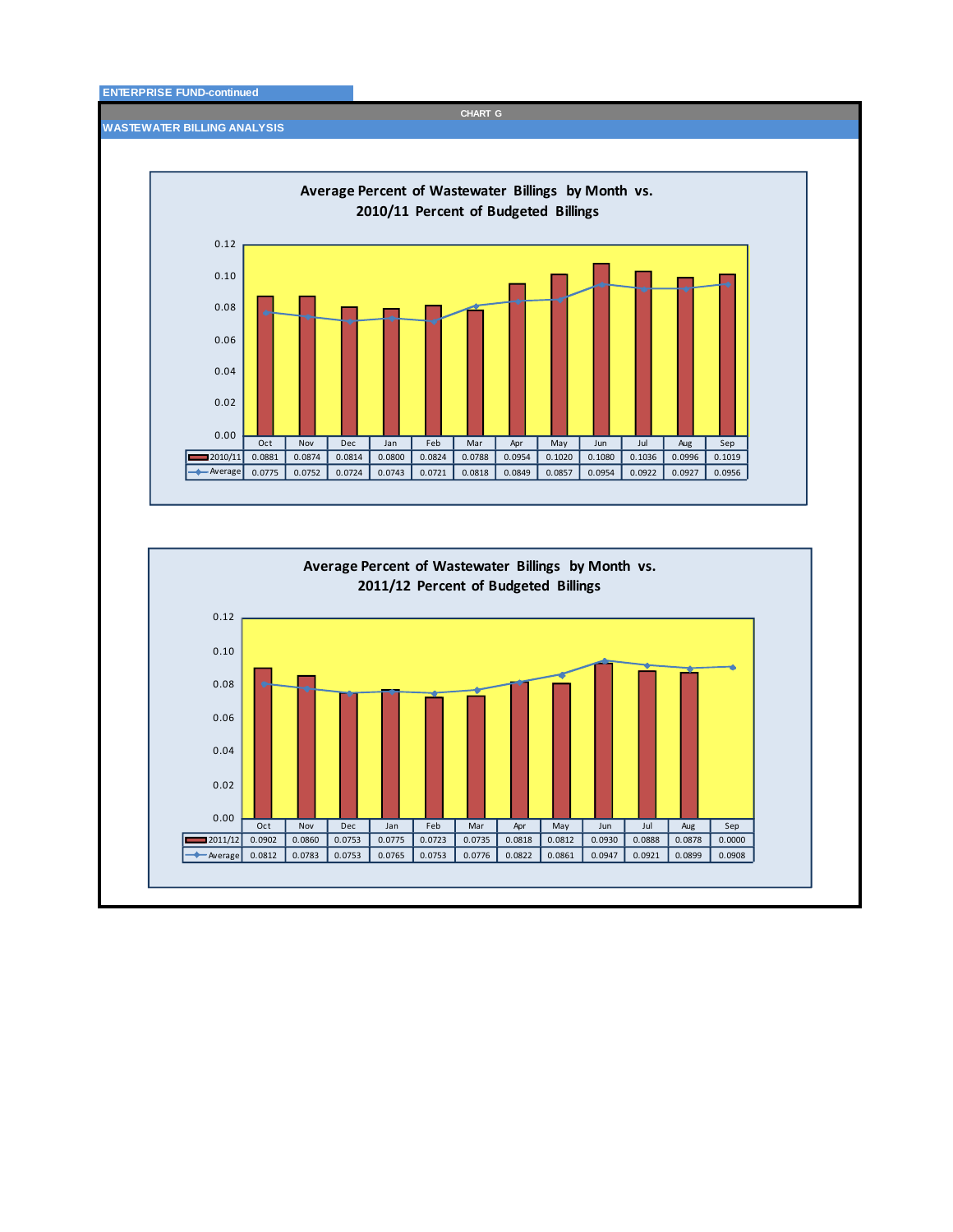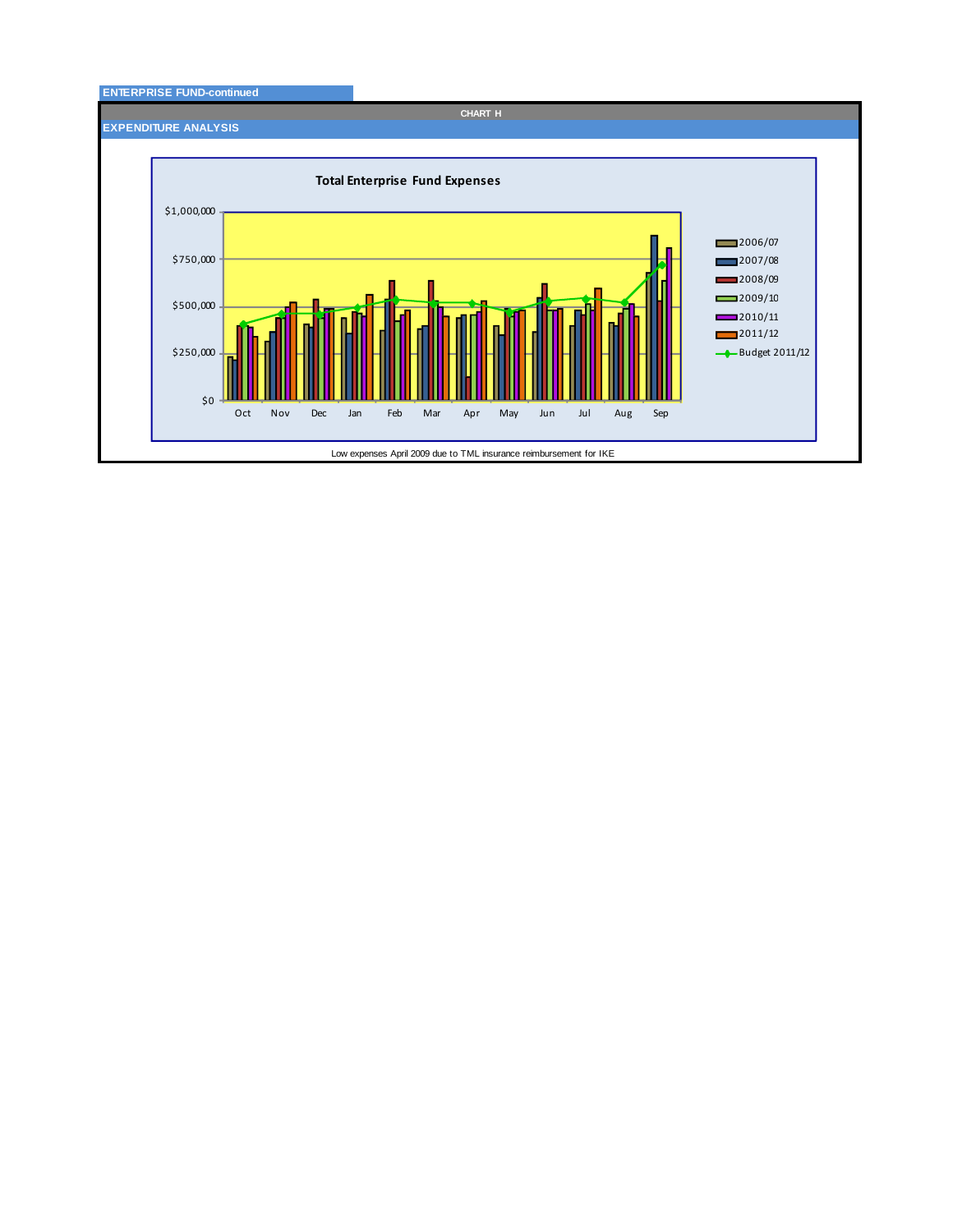## **HOTEL TAX FUND**









\$0 \$5,000 \$10,000  $$15,000$  $$20,000$  $$25,000$ \$30,000 \$35,000 COMFORT INN& **SUITES** COMFORT SUITES HAMPTON INN SEABROOK QUALITY INN LA QUINTA INN& SUITES **SPRINGHILL** MARRIOTT ■1st Qtr 2nd Qtr ■3rd Qtr **QUARTERLY COMPARISONS 2011‐2012**

**CHART I**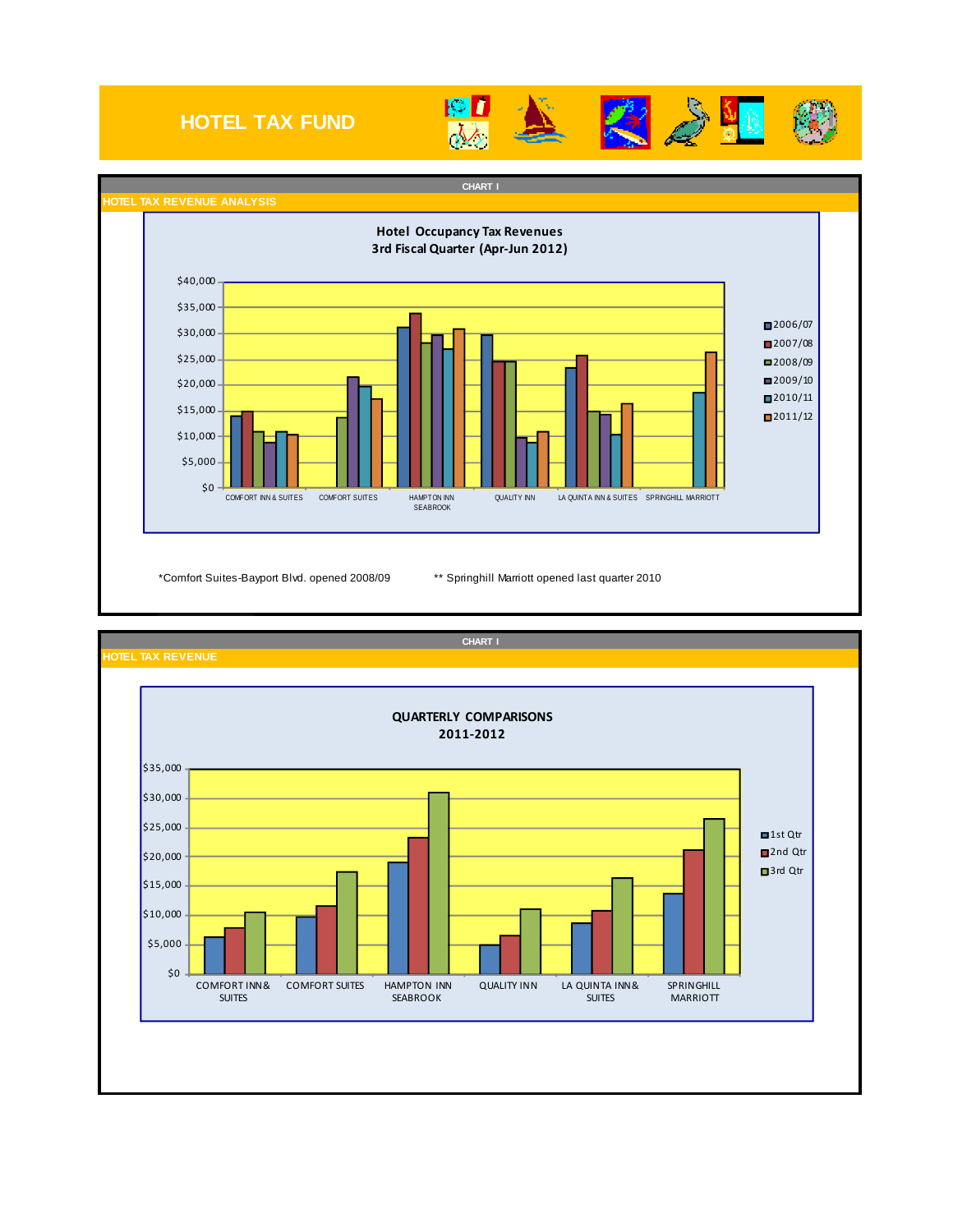## **SEABROOK EDC**







budget will be amended to account for the later completion.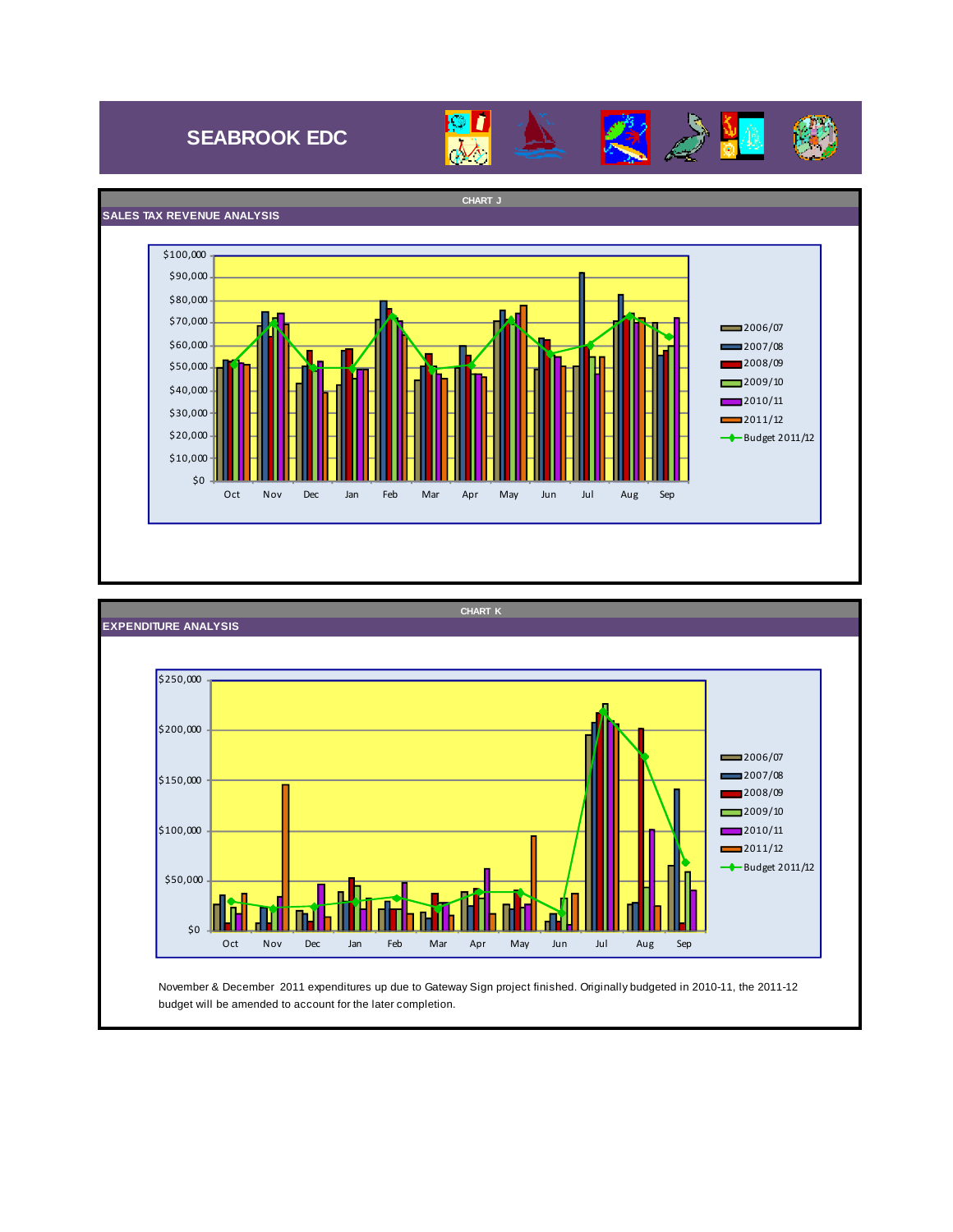## **CRIME DISTRICT**





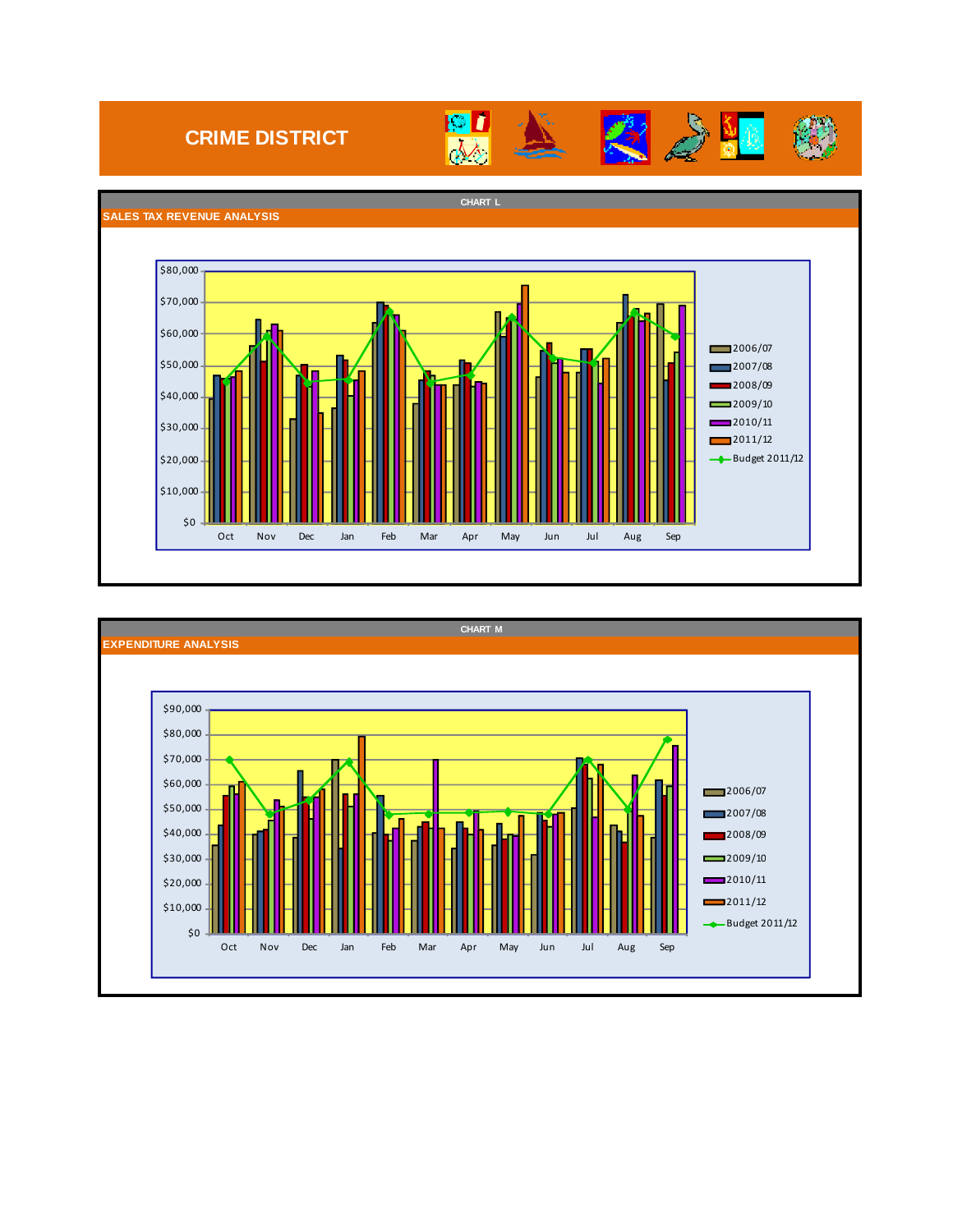### **INVESTMENTS**





STEP FUND 130,290.72 0.00 14.53 130,305.25 PUBLIC SAFETY 65,079.91 65,072.65 0.00 7.26 65,079.91 MUNI COURT - SECURITY FUND 31,120.76 0.00 3.47 31,124.23 Funds from fines to be used for security COURT - TIME PAYMENT FEES 10,021.82 0.00 1.12 10,022.94 Funds from fines to be used to improve court MUNI COURT - TECHNOLOGY FUNI 6,473.44 0.00 0.72 6,474.16 STABILIZATION FUND 800,338.87 0.00 89.28 800,428.15 TOTAL TEXPOOL FUND 17,524,179.70 (1,550,000.00) 1,935.24 \$15,976,114.94

The investment portfolio of the City of Seabrook is in compliance with the investment strategies expressed in the City's Investment Policy and relevant provisions of Chapter 2256 of the Local Government Code.

*Pam Lab*

Finance Director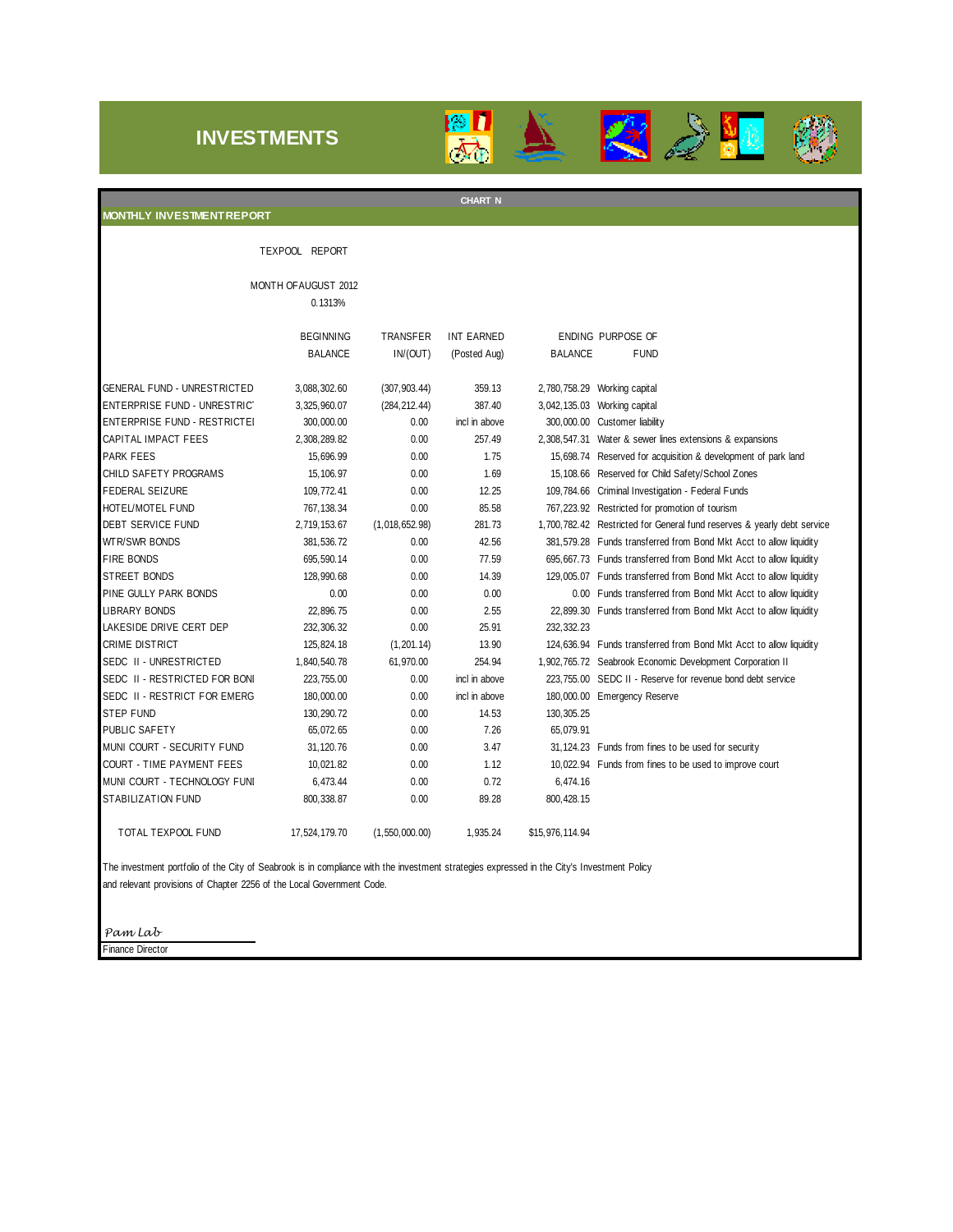## TEXPOOL

#### **ANNOUNCEMENTS**

We would like to recognize and lowing entities<br>TexPool program welcome who join<br>in Augu

#### **TEXPOOL**

• North Hays County MUD 1

• Williamson Liberty Hill MUD • City of Nolanville

**TEXPOOL PRIME** • North Hays County MUD 1

#### **Upcoming Events**

 $09/17/12 - 09/20/12$ **CTAT, San Marcos** 09/28/12 - 09/30/12 TASA/TASB Annual Conference, Austin 10/08/12 - 10/10/12 **TACA, Kerrville**  $10/23/12 - 10/26/12$ **GFOAT Fall Conference, San Marcos**  $11/13/12 - 11/16/12$ **TML Conference, Grapevine** 

#### **TexPool Advisory Board Members**

R.C. Allen LaVonne Mason Pati Buchenau John McGrane Jose Elizondo, Jr. **Clay McPhail Ron Leverett** 

Vivian Wood Overseen by the State of Texas Comptroller

Operated under the supervision of the Texas asury Safekeeping Trust Company

of Public Accounts Susan Combs

**Additional information regarding** TexPool is available upon request:

www.texpool.com 1-866-839-7665  $(1-866-TEX-POOL)$ Fax: 866-839-3291

## **Federated.**

Federated, founded in 1955, is a S&P 500 company that is publicly traded on the<br>NYSE. It is one of the largest managers of<br>AAA-rated money market portfolios in the<br>country (Source: iMoneyNet as of 5/31/12).

Visit us at FederatedInvestors.com. G35884-24 (9/12) Federated is a registered trademark<br>of Federated Investors, Inc. 2012 CFederated Investors, Inc.

## Monthly Newsletter September 2012 Economic and Market Commentary

#### Month in Cash: Rates steady as recovery shows signs of life September 1, 2012

Treasury and repo rates have held fairly firm throughout the month, as we've had good supply in both markets. We've seen the overnight repo market holding in the mid to high teens, and Treasuries have been providing relatively decent returns in the three- to six-month area of the curve. Commercial paper has remained steady as well and, despite concerns, corporate earnings for the second quarter came in flat to mildly positive, staying out of negative territory, as had been feared when the second quarter took a downturn. TexPool and Texpool Prime continue to see outflows, but only because we're in that seasonal pattern where schools aren't collecting money during the summer, but are expected to continue expenditures. We have, as we do every year, adjusted the portfolio compositions to take this pattern into consideration.

London Interbank Offered Rates (Libor) have continued to drift slightly lower, a basis point at a time. That's a reflection of a couple of factors. First, some of the credit spreads in the global, and in particular the European banks, have gotten a bit thinner, as markets come to accept the idea that these banks do, in fact, have adequate financial backing and liquidity. Second, there's some market apathy happening here. The European/Greek sovereign debt crisis has been on the front page for so many months, and with each new story comes predictions that the end is upon us. The world hasn't imploded, though, as far as we can tell, and markets have come to grips with European risk, and have had time to make preparations for a European meltdown, if that were to happen. Attention in Europe is focused right now on whether German Chancellor Angela Merkel will support European Central Bank President Mario Draghi's efforts to stabilize markets through a boost in the ECB's bond-buying capacity. While Merkel is likely, in the end, to fall in line, there's still no telling what conditions Germany might insist on as a price for its support.

Despite all the talk in the markets, we don't see it likely-without some sort of major market movement-that the Federal Reserve will announce any sort of new easing measures this month. We never thought another round of easing was as imminent as the headlines might have suggested during the rough summer months, and now that economic data is starting to show some strength again (thank you!), it seems there's even less justification out there.

Should the Fed decide to go down that path, we continue to see the limited measure of an extension and/or modification of Operation Twist, by either broadening the collateral types or widening maturities, as the likely choice. While there's always a chance of a full-scale Quantitative Easing III,

(continued page 6)

|                                     | <b>TexPool</b>      | <b>TexPool Prime</b> |
|-------------------------------------|---------------------|----------------------|
| <b>Current Invested Balance</b>     | \$13,642,779,110.22 | S981,504,077.46      |
| Weighted Average Maturity (1)*      | 38 Days             | 43 Days              |
| Weighted Average Maturity (2)*      | 81 Days             | 60 Days              |
| Net Asset Value                     | 1.00006             | 1.00005              |
| <b>Total Number of Participants</b> | 2.271               | 148                  |
| Management Fee on Invested Balance  | 0.0473%             | 0.0638%              |
| Interest Distributed                | \$1,578,404.01      | \$128,017.27         |
| Management Fee Collected            | \$567,955.45        | \$51,095.56          |
| Standard & Poor's Current Rating    | AAAm                | AAAm                 |

#### **Month Averages**

| Average Invested Balance                      | \$14,168,998,076.57 | \$947.221.340.49 |
|-----------------------------------------------|---------------------|------------------|
| Average Monthly Yield, on a simple basis (3)* | 0.13%               | 0.16%            |
| Average Weighted Average Maturity (1)*        | 40 Days             | 54 Days          |
| Average Weighted Average Maturity (2)*        | 83 Days             | 70 Days          |

\*Definitions for Average Monthly Yield and Weighted Average Maturity can be found on page 2.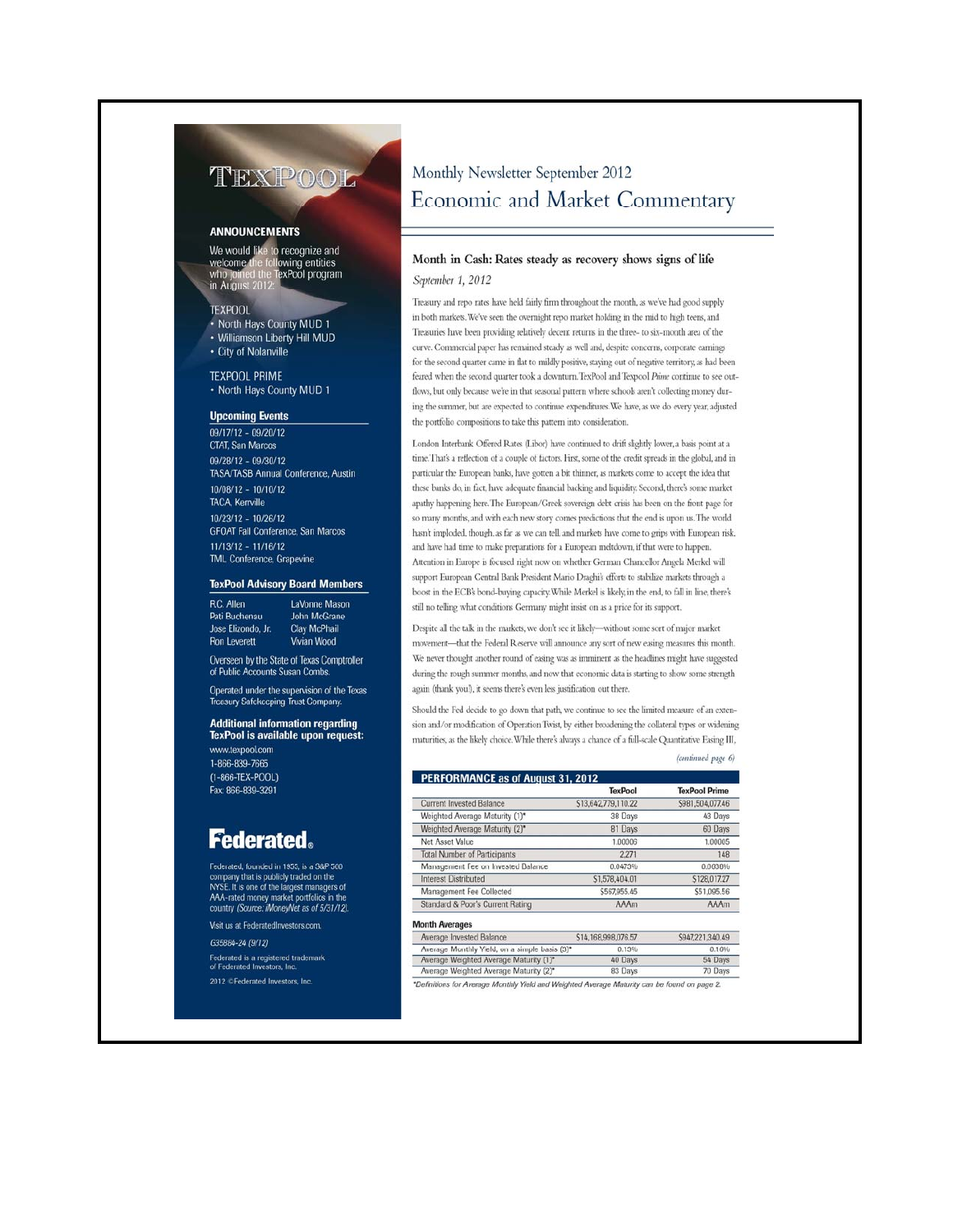

|                                      | <b>Book Value</b>   | <b>Market Value</b> |
|--------------------------------------|---------------------|---------------------|
| <b>Uninvested Balance</b>            | S945.24             | \$945.24            |
| Receivable for Investments Sold      | 0.00                | 0.00                |
| Accrual of Interest Income           | 8.851.455.26        | 8.851.455.26        |
| Interest and Management Fees Payable | $-1.578.420.75$     | $-1.578.420.75$     |
| Pavable for Investments Purchased    | 0.00                | 0.00                |
| <b>Repurchase Agreements</b>         | 8,108,834,000.00    | 8.108.834.000.00    |
| Mutual Fund Investments              | 0.00                | 0.00                |
| <b>Government Securities</b>         | 5.426.624.750.13    | 5.427.416.693.20    |
| <b>US Treasury Bills</b>             | 0.00                | 0.00                |
| <b>US Treasury Notes</b>             | 100.046.380.34      | 100.035.200.00      |
| <b>Total</b>                         | \$13,642,779,110.22 | \$13,643,559,872.95 |

.<br>Market value of collateral supporting the Repurchase Agreements is at least 102% of the Book Value. The portfolio is managed by Federated Investment Counseling<br>and the assets are safe kept in a separate custodial account contact TexPool Participant Services.

| <b>PARTICIPANT SUMMARY</b> |                               |                    |
|----------------------------|-------------------------------|--------------------|
|                            | <b>Number of Participants</b> | <b>Balance</b>     |
| <b>School District</b>     | 569                           | S4,314,851,054.37  |
| <b>Higher Education</b>    | 56                            | \$1,489,988,903.62 |
| Healthcare                 | 79                            | \$319,761,357.81   |
| <b>Utility District</b>    | 696                           | \$1,452,926,963.50 |
| City                       | 442                           | \$3,905,615,069.82 |
| County                     | 172                           | \$1.087.123.178.91 |
| Other                      | 257                           | \$1,072,323,893.76 |

#### Definition of Weighted Average Maturity (1) & (2)

"(1)"WAM Days" is the mean average of the periods of time remaining until the securities held in TexPool (a) are scheduled to be repaid, (b) would be repaid upon a demand by TexPool, or (c) are scheduled to have their int invested in each period.

"(2)"WAM Days" is calculated in the same manner as the described in footnote 1, but is based solely on the periods of time remaining until the securities held in<br>TexPool (a) are scheduled to be repaid or (b) would be repai scheduled to be readjusted.

#### Definition of Average Monthly Yield (3)

\*(3) This current yield for TexPool Prime for each date may reflect a waiver of some portion or all of each of the management fees.

 $\overline{2}$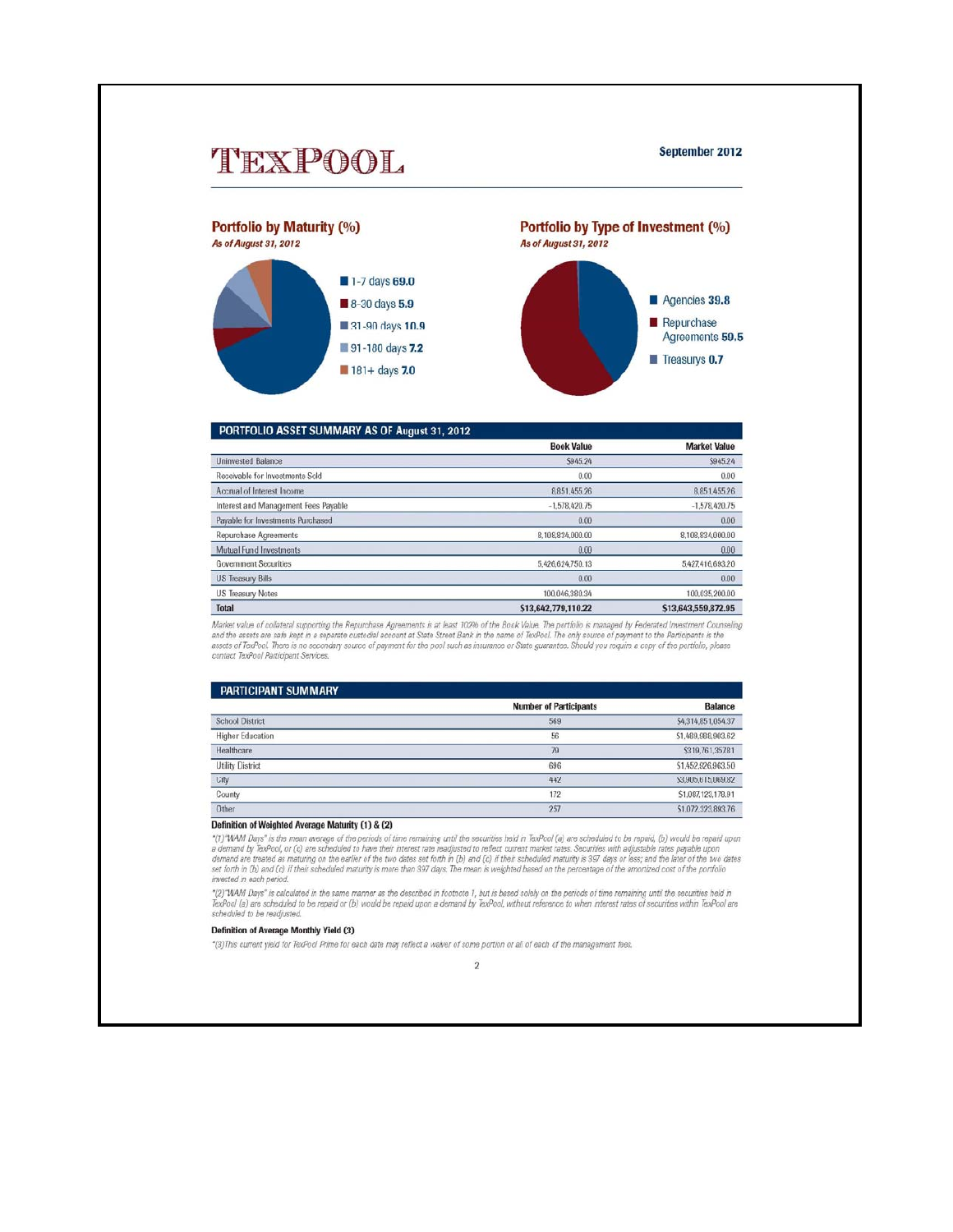# TEXPOOL

|         | <b>Money Mkt. Fund</b> | Daily                    | <b>TexPool</b>          | <b>Market Value</b> |              |              |
|---------|------------------------|--------------------------|-------------------------|---------------------|--------------|--------------|
| Date    | Equiv. (SEC Std.)      | <b>Allocation Factor</b> | <b>Invested Balance</b> | <b>Per Share</b>    | WAM Days (1) | WAM Days (2) |
| 08/01   | 0.1295%                | 0.000003547              | \$14,640,868,869.64     | 1.00010             | 38           | 77           |
| 08/02   | 0.1373%                | 0.000003762              | \$14,586,705,384.48     | 1.00011             | 43           | 85           |
| 08/03   | 0.1361%                | 0.000003729              | \$14,540,855,291,52     | 1,00010             | 44           | 87           |
| 08/04   | 0.1361%                | 0.000003729              | \$14,540,855,291.52     | 1.00010             | 44           | 87           |
| 08/05   | 0.1361%                | 0.000003729              | \$14,540,855,291,52     | 1,00010             | 44           | 87           |
| 08/06   | 0.1324%                | 0.000003628              | \$14,519,886,092.14     | 1,00010             | 42           | 84           |
| 08/07   | 0.1226%                | 0.000003360              | \$14,505,278,429.78     | 1.00009             | 43           | 85           |
| 08/08   | 0.1361%                | 0.000003730              | \$14,522,416,359.93     | 1.00008             | 42           | 84           |
| 08/09   | 0.1409%                | 0.000003861              | S14,550,071,853.79      | 1.00006             | 42           | 84           |
| 08/10   | 0.1349%                | 0.000003696              | S14,640.114.218.32      | 1.00007             | 42           | 84           |
| 08/11   | 0.1349%                | 0.000003696              | \$14,640,114,218.32     | 1.00007             | 42           | 84           |
| 08/12   | 0.1349%                | 0.000003696              | S14.640.114.218.32      | 1.00007             | 42           | 84           |
| 08/13   | 0.1351%                | 0.000003702              | \$14,581,465,701.07     | 1.00008             | 40           | 81           |
| 08/14   | 0.1225%                | 0.000003356              | \$14.071.767.321.56     | 1.00007             | 41           | 84           |
| 08/15   | 0.1458%                | 0.000003995              | \$13,800,817,001.70     | 1.00007             | 42           | 85           |
| 08/16   | 0.1309%                | 0.000003585              | \$13,802,129,771.47     | 1.00007             | 41           | 85           |
| 08/17   | 0.1252%                | 0.000003430              | \$13,755,211,159.39     | 1.00007             | 42           | 85           |
| 08/18   | 0.1252%                | 0.000003430              | \$13,755,211,159.39     | 1.00007             | 42           | 85           |
| 08/19   | 0.1252%                | 0.000003430              | \$13,755.211.159.39     | 1.00007             | 42           | 85           |
| 08/20   | 0.1214%                | 0.000003327              | \$13,625,123,398.35     | 1.00007             | 40           | 84           |
| 08/21   | 0.1172%                | 0.000003212              | \$13,594,129,851.12     | 1.00007             | 41           | 84           |
| 08/22   | 0.1149%                | 0.000003147              | \$13,686,829,817.42     | 1.00008             | 40           | 83           |
| 08/23   | 0.1317%                | 0.000003609              | \$13,732,520,901.76     | 1.00007             | 37           | 82           |
| 08/24   | 0.1350%                | 0.000003699              | \$14,189,659,340.61     | 1.00007             | 36           | 80           |
| 08/25   | 0.1350%                | 0.000003699              | \$14,189,659,340.61     | 1.00007             | 36           | 80           |
| 08/26   | 0.1350%                | 0.000003699              | \$14,189,659,340.61     | 1.00007             | 36           | 80           |
| 08/27   | 0.1378%                | 0.000003776              | \$14,083,233,271.46     | 1.00007             | 34           | 78           |
| 08/28   | 0.1242%                | 0.000003404              | \$14,060,602,494.23     | 1.00007             | 34           | 76           |
| 08/29   | 0.1135%                | 0.000003110              | S13.974.099.827.19      | 1.00006             | 36           | 78           |
| 08/30   | 0.1358%                | 0.000003720              | \$13,880,694,886.94     | 1.00005             | 36           | 78           |
| 08/31   | 0.1481%                | 0.000004058              | S13.642.779.110.22      | 1.00006             | 38           | 81           |
| Average | 0.1313%                | 0.000003598              | \$14,168,998,076.57     | 1,00008             | 40           | 83           |

 $\sqrt{3}$